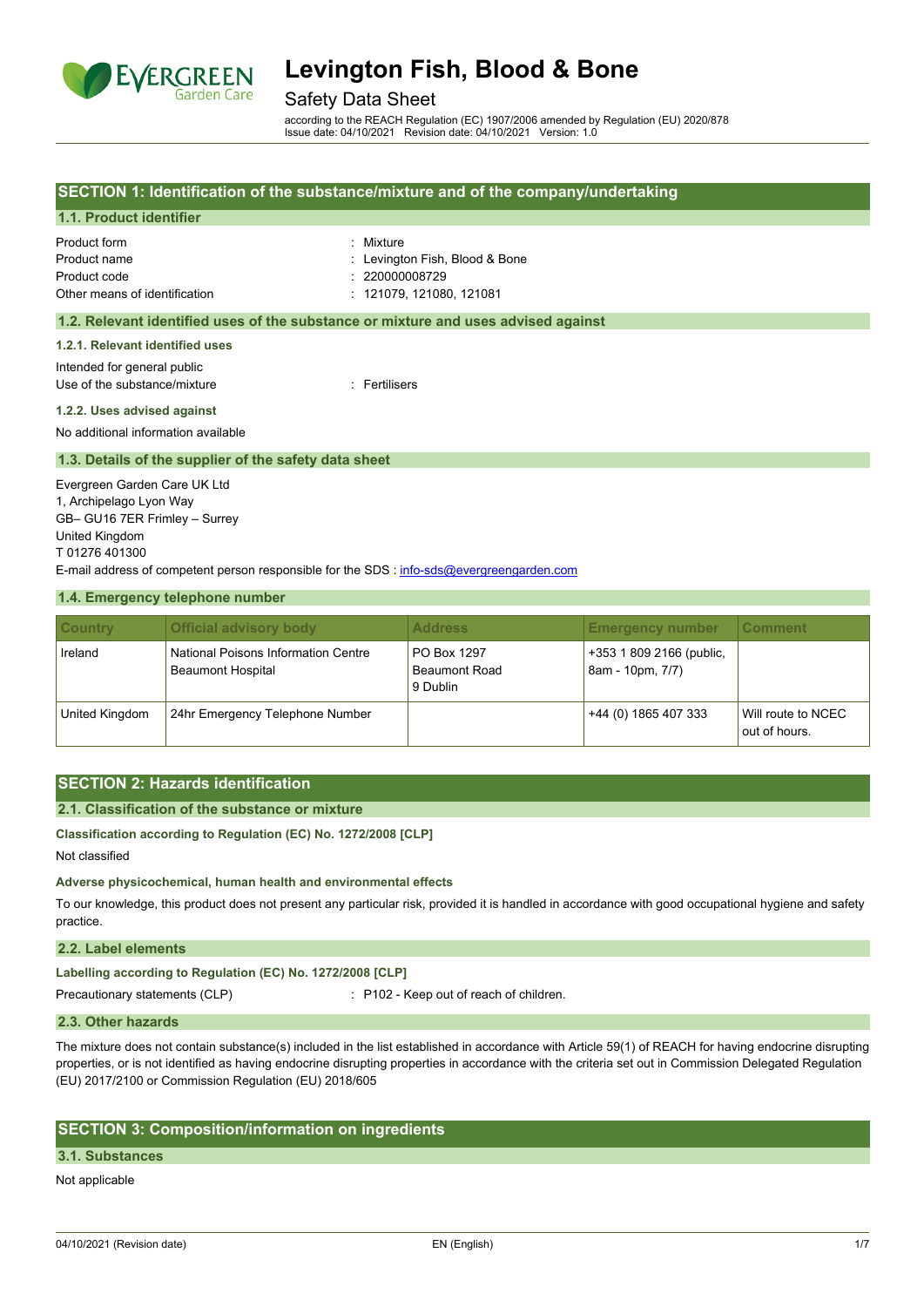# Safety Data Sheet

according to the REACH Regulation (EC) 1907/2006 amended by Regulation (EU) 2020/878

#### **3.2. Mixtures**

This mixture does not contain any substances to be mentioned according to the criteria of section 3.2 of REACH Annex II

| <b>SECTION 4: First aid measures</b><br>4.1. Description of first aid measures                                                                             |                                                                                                                                                                                                       |
|------------------------------------------------------------------------------------------------------------------------------------------------------------|-------------------------------------------------------------------------------------------------------------------------------------------------------------------------------------------------------|
| First-aid measures after inhalation<br>First-aid measures after skin contact<br>First-aid measures after eye contact<br>First-aid measures after ingestion | : Remove person to fresh air and keep comfortable for breathing.<br>Wash skin with plenty of water.<br>Rinse eyes with water as a precaution.<br>Call a poison center or a doctor if you feel unwell. |
| 4.2. Most important symptoms and effects, both acute and delayed                                                                                           |                                                                                                                                                                                                       |
| No additional information available                                                                                                                        |                                                                                                                                                                                                       |
| 4.3. Indication of any immediate medical attention and special treatment needed                                                                            |                                                                                                                                                                                                       |
| Treat symptomatically.                                                                                                                                     |                                                                                                                                                                                                       |
|                                                                                                                                                            |                                                                                                                                                                                                       |
| <b>SECTION 5: Firefighting measures</b>                                                                                                                    |                                                                                                                                                                                                       |
| 5.1. Extinguishing media                                                                                                                                   |                                                                                                                                                                                                       |
| Suitable extinguishing media                                                                                                                               | : Water spray. Dry powder. Foam.                                                                                                                                                                      |
| 5.2. Special hazards arising from the substance or mixture                                                                                                 |                                                                                                                                                                                                       |
| Hazardous decomposition products in case of fire                                                                                                           | : Toxic fumes may be released.                                                                                                                                                                        |
| 5.3. Advice for firefighters                                                                                                                               |                                                                                                                                                                                                       |
| Protection during firefighting                                                                                                                             | Do not attempt to take action without suitable protective equipment. Self-contained<br>breathing apparatus. Complete protective clothing.                                                             |
| <b>SECTION 6: Accidental release measures</b>                                                                                                              |                                                                                                                                                                                                       |
| 6.1. Personal precautions, protective equipment and emergency procedures                                                                                   |                                                                                                                                                                                                       |
| 6.1.1 For non-emergency personnel                                                                                                                          |                                                                                                                                                                                                       |

| $\mathbf{A} \mathbf{A} \mathbf{B} = \mathbf{A} \mathbf{A} + \mathbf{A} \mathbf{A} + \mathbf{A} \mathbf{A} + \mathbf{A} \mathbf{A} + \mathbf{A} \mathbf{A} + \mathbf{A} \mathbf{A} + \mathbf{A} \mathbf{A} + \mathbf{A} \mathbf{A} + \mathbf{A} \mathbf{A} + \mathbf{A} \mathbf{A} + \mathbf{A} \mathbf{A} + \mathbf{A} \mathbf{A} + \mathbf{A} \mathbf{A} + \mathbf{A} \mathbf{A} + \mathbf{A} \mathbf{A} + \mathbf{A}$ |                                                                                                                                                                |
|-------------------------------------------------------------------------------------------------------------------------------------------------------------------------------------------------------------------------------------------------------------------------------------------------------------------------------------------------------------------------------------------------------------------------|----------------------------------------------------------------------------------------------------------------------------------------------------------------|
| Protective equipment                                                                                                                                                                                                                                                                                                                                                                                                    | : Do not attempt to take action without suitable protective equipment. For further information<br>refer to section 8: "Exposure controls/personal protection". |
| 6.1.2. For emergency responders                                                                                                                                                                                                                                                                                                                                                                                         |                                                                                                                                                                |
| Emergency procedures                                                                                                                                                                                                                                                                                                                                                                                                    | $\therefore$ Ventilate spillage area.                                                                                                                          |
| <b>b.1.1. For non-emergency personnel</b>                                                                                                                                                                                                                                                                                                                                                                               |                                                                                                                                                                |

**6.2. Environmental precautions** Avoid release to the environment. **6.3. Methods and material for containment and cleaning up** Methods for cleaning up **interpretially recover the product.** Mechanically recover the product. Other information **intervals and the Contract of Materials or solid residues at an authorized site.** 

## **6.4. Reference to other sections**

For further information refer to section 13.

| <b>SECTION 7: Handling and storage</b>                            |                                                                                                                                                                                              |
|-------------------------------------------------------------------|----------------------------------------------------------------------------------------------------------------------------------------------------------------------------------------------|
| 7.1. Precautions for safe handling                                |                                                                                                                                                                                              |
| Precautions for safe handling<br>Hygiene measures                 | : Ensure good ventilation of the work station. Wear personal protective equipment.<br>: Do not eat, drink or smoke when using this product. Always wash hands after handling the<br>product. |
| 7.2. Conditions for safe storage, including any incompatibilities |                                                                                                                                                                                              |

Storage conditions **Storage conditions** : Store in a well-ventilated place. Keep cool.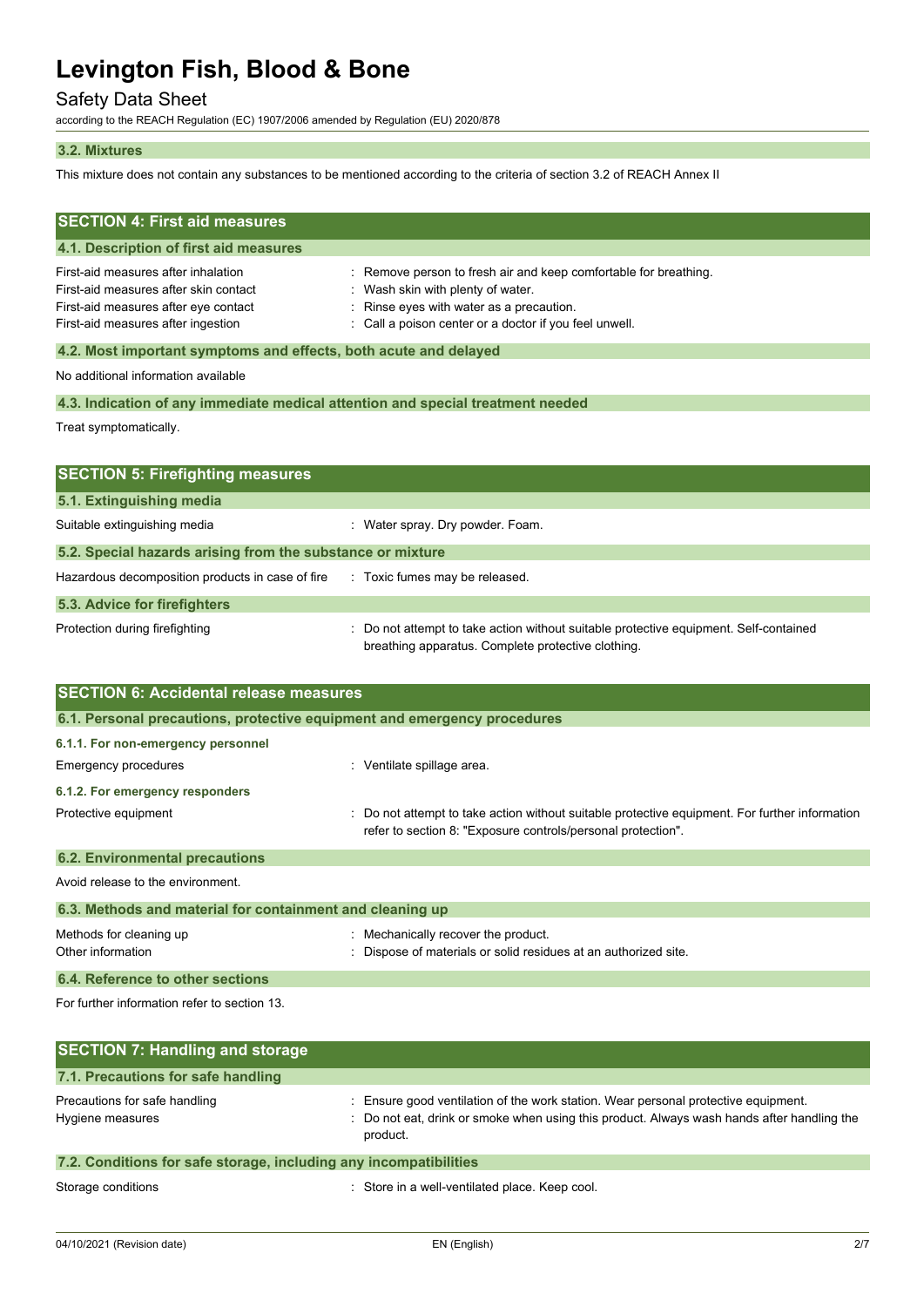## Safety Data Sheet

according to the REACH Regulation (EC) 1907/2006 amended by Regulation (EU) 2020/878

#### **7.3. Specific end use(s)**

No additional information available

### **SECTION 8: Exposure controls/personal protection**

#### **8.1. Control parameters**

**8.1.1 National occupational exposure and biological limit values**

No additional information available

#### **8.1.2. Recommended monitoring procedures**

No additional information available

#### **8.1.3. Air contaminants formed**

No additional information available

#### **8.1.4. DNEL and PNEC**

No additional information available

#### **8.1.5. Control banding**

No additional information available

#### **8.2. Exposure controls**

**8.2.1. Appropriate engineering controls**

#### **Appropriate engineering controls:**

Ensure good ventilation of the work station.

#### **8.2.2. Personal protection equipment**

#### **Personal protective equipment symbol(s):**



#### **8.2.2.1. Eye and face protection**

**Eye protection:** Safety glasses

#### **8.2.2.2. Skin protection**

**Skin and body protection:** Wear suitable protective clothing

**Hand protection:** Protective gloves

#### **8.2.2.3. Respiratory protection**

# **Respiratory protection:**

In case of insufficient ventilation, wear suitable respiratory equipment

#### **8.2.2.4. Thermal hazards**

No additional information available

#### **8.2.3. Environmental exposure controls**

#### **Environmental exposure controls:**

Avoid release to the environment.

### **SECTION 9: Physical and chemical properties**

#### **9.1. Information on basic physical and chemical properties**

04/10/2021 (Revision date) EN (English) 3/7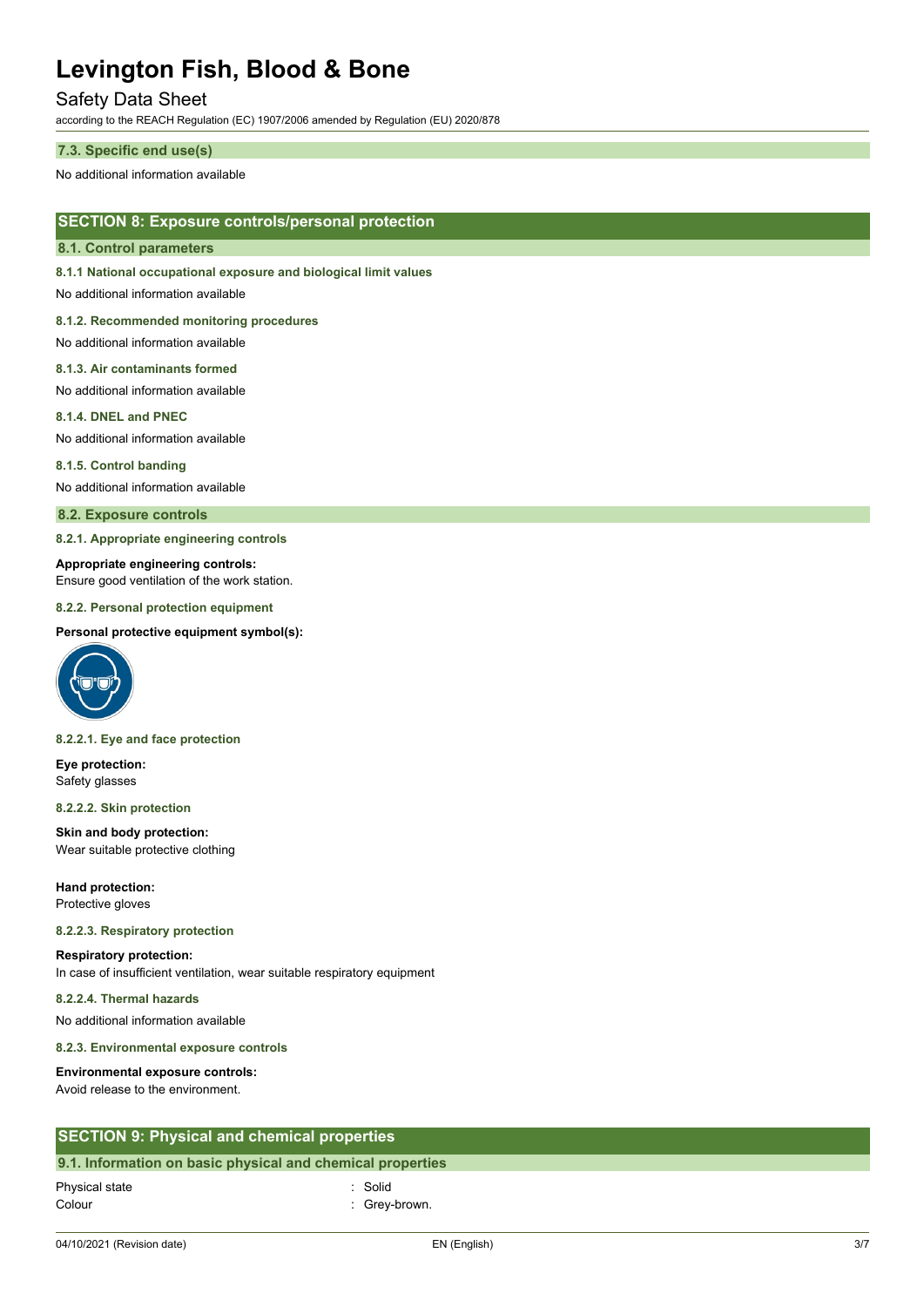# Safety Data Sheet

according to the REACH Regulation (EC) 1907/2006 amended by Regulation (EU) 2020/878

| Odour                                           | characteristic. |
|-------------------------------------------------|-----------------|
| Odour threshold                                 | Not available   |
| Melting point                                   | Not available   |
| Freezing point                                  | Not applicable  |
| Boiling point                                   | Not available   |
| Flammability                                    | Non flammable.  |
| <b>Explosion limits</b>                         | Not applicable  |
| Lower explosive limit (LEL)                     | Not applicable  |
| Upper explosive limit (UEL)                     | Not applicable  |
| Flash point                                     | Not applicable  |
| Auto-ignition temperature                       | Not applicable  |
| Decomposition temperature                       | Not available   |
| pH                                              | Not available   |
| pH solution                                     | Not available   |
| Viscosity, kinematic                            | Not applicable  |
| Solubility                                      | Not available   |
| Partition coefficient n-octanol/water (Log Kow) | Not available   |
| Vapour pressure                                 | Not available   |
| Vapour pressure at 50 °C                        | Not available   |
| Density                                         | Not available   |
| Relative density                                | Not available   |
| Relative vapour density at 20 °C                | Not applicable  |
| Particle size                                   | Not available   |
| Particle size distribution                      | Not available   |
| Particle shape                                  | Not available   |
| Particle aspect ratio                           | Not available   |
| Particle aggregation state                      | Not available   |
| Particle agglomeration state                    | Not available   |
| Particle specific surface area                  | Not available   |
| Particle dustiness                              | Not available   |
|                                                 |                 |

#### **9.2. Other information**

**9.2.1. Information with regard to physical hazard classes**

No additional information available

#### **9.2.2. Other safety characteristics**

No additional information available

# **SECTION 10: Stability and reactivity**

#### **10.1. Reactivity**

The product is non-reactive under normal conditions of use, storage and transport.

#### **10.2. Chemical stability**

Stable under normal conditions.

**10.3. Possibility of hazardous reactions**

No dangerous reactions known under normal conditions of use.

**10.4. Conditions to avoid**

None under recommended storage and handling conditions (see section 7).

**10.5. Incompatible materials**

No additional information available

#### **10.6. Hazardous decomposition products**

Under normal conditions of storage and use, hazardous decomposition products should not be produced.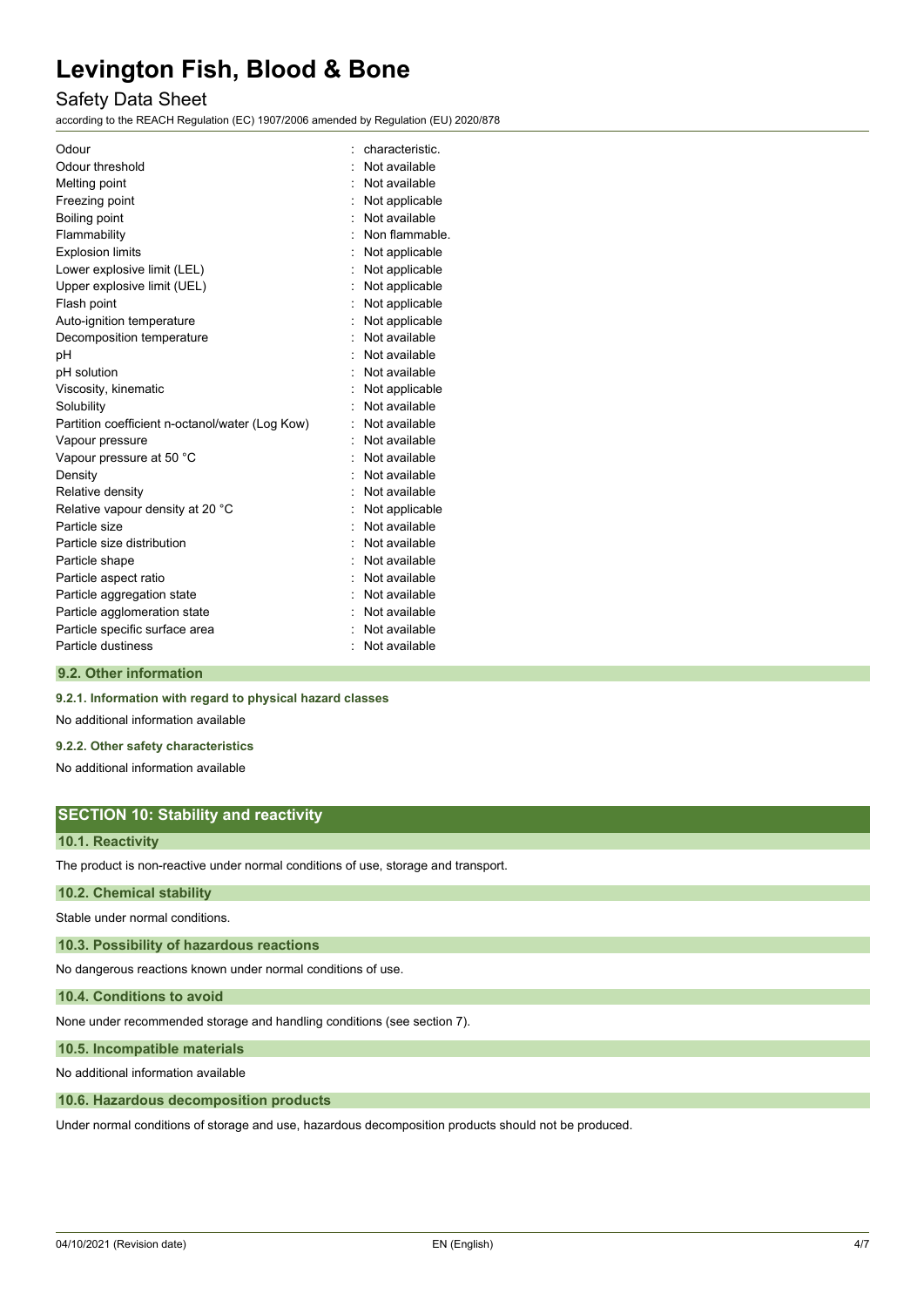# Safety Data Sheet

according to the REACH Regulation (EC) 1907/2006 amended by Regulation (EU) 2020/878

| 11.1. Information on hazard classes as defined in Regulation (EC) No 1272/2008 |  |  |  |
|--------------------------------------------------------------------------------|--|--|--|
| Not classified<br>٠                                                            |  |  |  |
| Not classified<br>۰.                                                           |  |  |  |
| Not classified<br>۰.                                                           |  |  |  |
| Not classified<br>÷.                                                           |  |  |  |
| Not classified<br>÷.                                                           |  |  |  |
| : Not classified                                                               |  |  |  |
| Not classified<br>۰.                                                           |  |  |  |
| Not classified<br>۰.                                                           |  |  |  |
| Not classified<br>۰.                                                           |  |  |  |
| Not classified                                                                 |  |  |  |
| Not classified<br>$\bullet$                                                    |  |  |  |
| Not classified                                                                 |  |  |  |
|                                                                                |  |  |  |
| Not applicable                                                                 |  |  |  |
|                                                                                |  |  |  |

# **11.2. Information on other hazards**

No additional information available

| <b>SECTION 12: Ecological information</b>                                              |                                                                                                                          |
|----------------------------------------------------------------------------------------|--------------------------------------------------------------------------------------------------------------------------|
| 12.1. Toxicity                                                                         |                                                                                                                          |
| Ecology - general                                                                      | The product is not considered harmful to aquatic organisms nor to cause long-term adverse<br>effects in the environment. |
| Hazardous to the aquatic environment, short-term<br>(acute)                            | : Not classified                                                                                                         |
| Hazardous to the aquatic environment, long-term<br>(chronic)<br>Not rapidly degradable | : Not classified                                                                                                         |
| 12.2. Persistence and degradability                                                    |                                                                                                                          |
| No additional information available                                                    |                                                                                                                          |
| 12.3. Bioaccumulative potential                                                        |                                                                                                                          |
| No additional information available                                                    |                                                                                                                          |
| 12.4. Mobility in soil                                                                 |                                                                                                                          |
| No additional information available                                                    |                                                                                                                          |
| 12.5. Results of PBT and vPvB assessment                                               |                                                                                                                          |
| No additional information available                                                    |                                                                                                                          |
| 12.6. Endocrine disrupting properties                                                  |                                                                                                                          |
| No additional information available                                                    |                                                                                                                          |
| 12.7. Other adverse effects                                                            |                                                                                                                          |
| No additional information available                                                    |                                                                                                                          |
| <b>SECTION 13: Disposal considerations</b>                                             |                                                                                                                          |
| 13.1. Waste treatment methods                                                          |                                                                                                                          |

Waste treatment methods : Dispose of contents/container in accordance with licensed collector's sorting instructions.

| <b>SECTION 14: Transport information</b> |  |  |  |
|------------------------------------------|--|--|--|
|                                          |  |  |  |

In accordance with ADR / IMDG / IATA / ADN / RID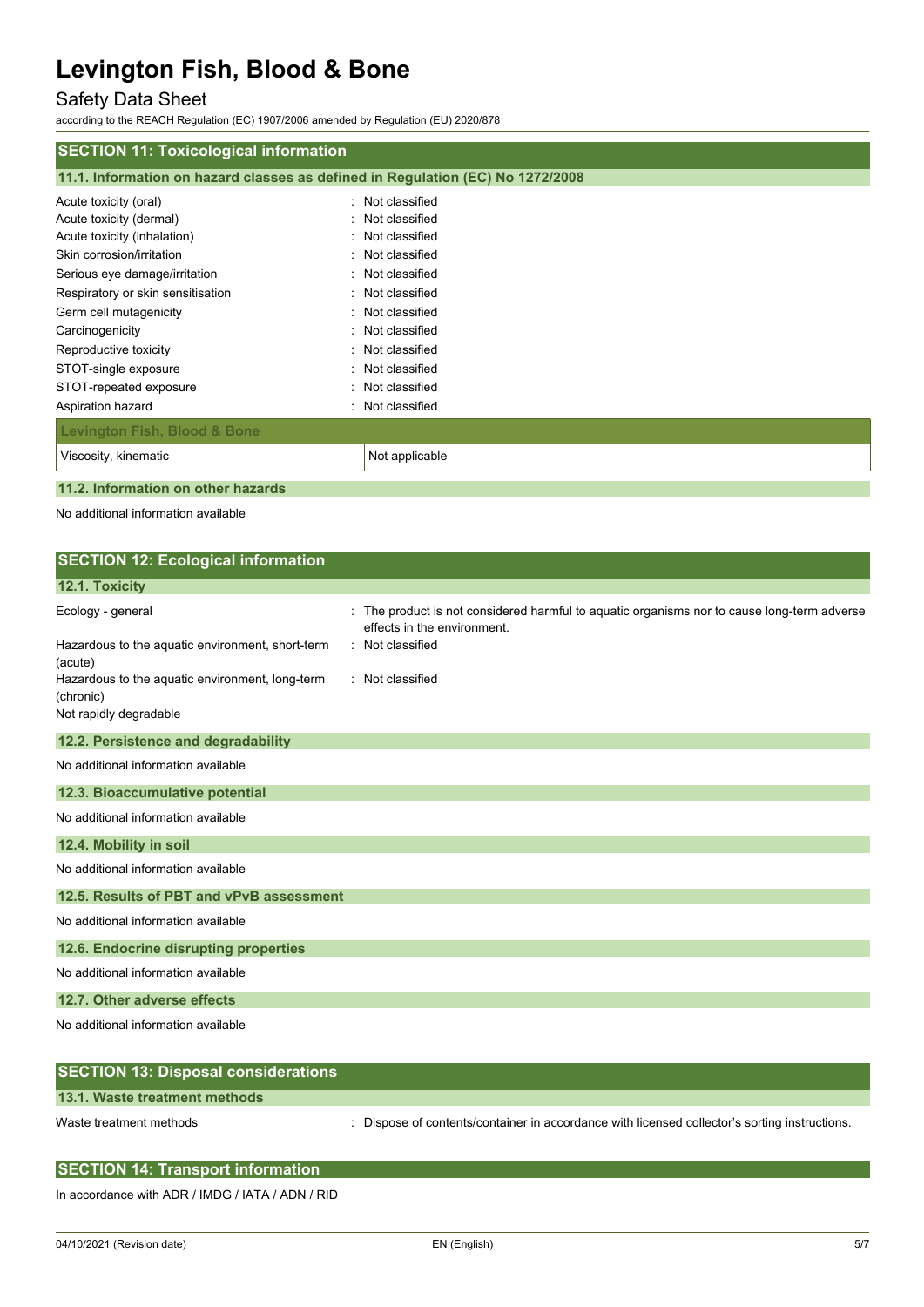# Safety Data Sheet

according to the REACH Regulation (EC) 1907/2006 amended by Regulation (EU) 2020/878

| <b>ADR</b>                             | <b>IMDG</b>   | <b>IATA</b>   | <b>ADN</b>    | <b>RID</b>    |  |
|----------------------------------------|---------------|---------------|---------------|---------------|--|
| 14.1. UN number or ID number           |               |               |               |               |  |
| Not regulated                          | Not regulated | Not regulated | Not regulated | Not regulated |  |
| 14.2. UN proper shipping name          |               |               |               |               |  |
| Not regulated                          | Not regulated | Not regulated | Not regulated | Not regulated |  |
| 14.3. Transport hazard class(es)       |               |               |               |               |  |
| Not regulated                          | Not regulated | Not regulated | Not regulated | Not regulated |  |
| 14.4. Packing group                    |               |               |               |               |  |
| Not regulated                          | Not regulated | Not regulated | Not regulated | Not regulated |  |
| 14.5. Environmental hazards            |               |               |               |               |  |
| Not regulated                          | Not regulated | Not regulated | Not regulated | Not regulated |  |
| No supplementary information available |               |               |               |               |  |

#### **14.6. Special precautions for user**

**Overland transport** Not regulated

# **Transport by sea**

Not regulated

#### **Air transport**

Not regulated

#### **Inland waterway transport** Not regulated

**Rail transport**

Not regulated

#### **14.7. Maritime transport in bulk according to IMO instruments**

Not applicable

### **SECTION 15: Regulatory information**

**15.1. Safety, health and environmental regulations/legislation specific for the substance or mixture**

#### **15.1.1. EU-Regulations**

Contains no REACH substances with Annex XVII restrictions

Contains no substance on the REACH candidate list

Contains no REACH Annex XIV substances

Contains no substance subject to Regulation (EU) No 649/2012 of the European Parliament and of the Council of 4 July 2012 concerning the export and import of hazardous chemicals.

Contains no substance subject to Regulation (EU) No 2019/1021 of the European Parliament and of the Council of 20 June 2019 on persistent organic pollutants

Contains no substance subject to Regulation (EU) 2019/1148 of the European Parliament and of the Council of 20 June 2019 on the marketing and use of explosives precursors.

#### **15.1.2. National regulations**

No additional information available

#### **15.2. Chemical safety assessment**

No chemical safety assessment has been carried out